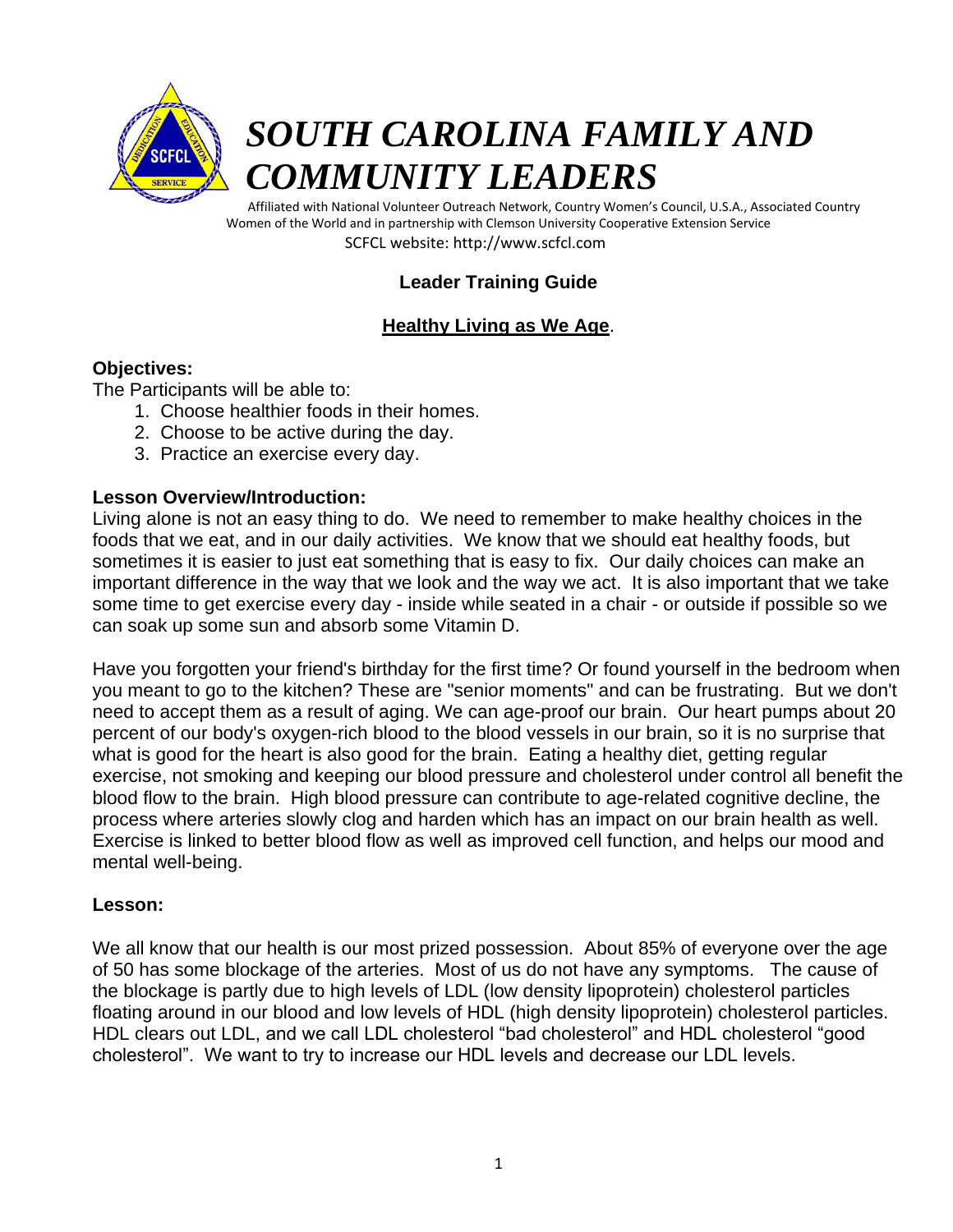There are three lifestyle habits that can help decrease our LDL levels: eating the right foods, reaching and sustaining an ideal body weight, and developing an exercise routine. Eating the right foods to combat heart disease includes decreasing our intake of added saturated fat and sugar. Specifically, try to avoid foods that have been deep fried, or foods that have added butter or condiments. Choose low-fat or skim milk to decrease the saturated fat while still getting your calcium. Choose lean meat like chicken and fish or meat substitutes like beans and legumes to avoid saturated fat from your protein choices. Avoid beverages that have a lot of added sugar like sweet tea and soda. And as a treat, add nuts and olives to your dishes as these foods are sources of good fats.

Portion size is important for the lifestyle factor of "reaching and sustaining an ideal body weight". Have you noticed the meals that you buy now have a LOT on the plate? If you eat it all you will probably get more calories than you need. If your plate is really full, ask for a take-out tray and box up half of it to take home for later. When you are eating at home, serve yourself a smaller, more reasonable portion. Most meals that we cook are much larger than what we need. If you are watching TV and having a snack, put your snack in a bowl instead of eating it out of the package. It is easy to eat too much when you are focused on a television program instead of what you are putting in your mouth.

Including good fats in your diet, avoiding saturated fats and added sugar in foods like those mentioned above, maintaining an ideal body weight, and finding an exercise routine that you can stick with are all ways to improve your cardiovascular health. Following these guidelines can help lower your LDL cholesterol levels ("Bad Cholesterol") and raise your HDL cholesterol levels ("Good Cholesterol"). Know your cholesterol numbers and heed their warnings. Talk to your doctor about strategies that can help you to achieve the most optimal numbers for you. Always take your prescribed medications, and talk to your doctor about any changes you make in your lifestyle habits.

### **Suggested Activities:**

Walk with a friend or a partner. Do you get enough sleep? It is easier to get your walking exercise if you have had a good night's rest. At the first of the week, plan when and how long you want to walk or exercise. It is easier to exercise if you have a plan in place. Try to go outside to walk during nice weather to get your exercise but remember to talk with your doctor before you do any exercise routine.

If you feel that you cannot walk to exercise, plan an exercise program while sitting in a chair, such as the "J" exercise, where you sit in your chair and use your arms to form the letter "J". With your right arm, stretch your fist and arm up as high as you can, then bring it down and cross it over your chest. Then do the same thing with your left arm (this will be a backwards "J") - repeat each of these several times. Then, using your right arm again, stretch it downwards as far as you can and then bring it down and cross over your lap. Repeat this with the left arm (also a backwards "J"). Begin with several of each of these and try to increase to 10.